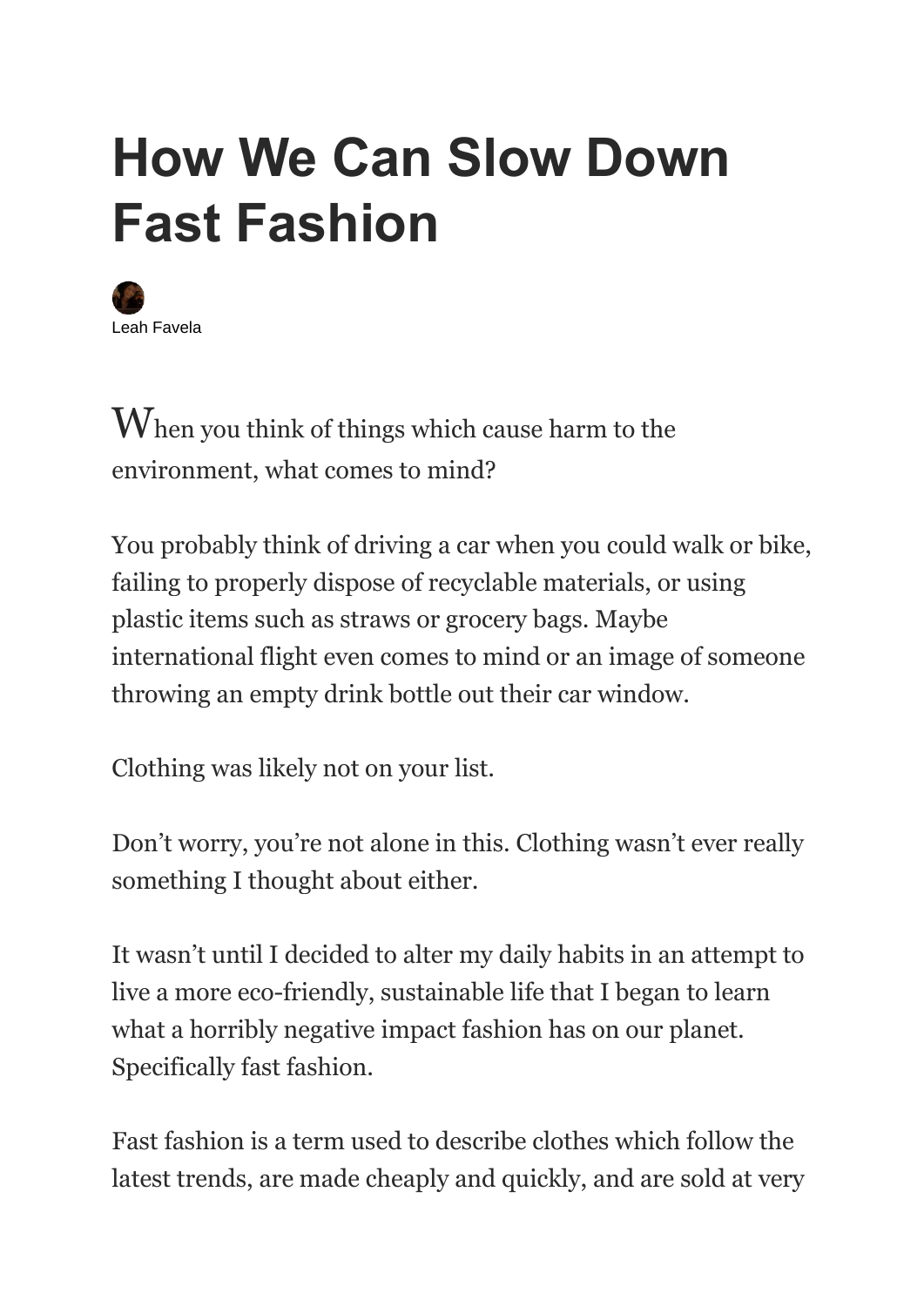low prices. It's the mass production of "en vogue" styles usually only made to last a season, maybe two, and then be discarded. Fast fashion has caused clothing consumption to skyrocket while dramatically shortening the lifecycle of each garment.

In the summer of 2019, Missguided, an online clothing retailer, released a bikini selling for \$1.26 US. While this may sound appealing to the budget-minded, the bathing suit was cheaply made of mostly polyester, a microfiber known to have a harmful effect on the environment. At less than the price of a cup of coffee, it didn't matter to many consumers that Missguided's bikini wouldn't last long. They could simply throw it away and buy another one.

This perfectly illustrates the new "take-make-dispose" model the fashion industry has adopted and consumers have accepted. Missguided is not the only clothing retailer doing this. Far from it.

Settle in and I'll relay some facts to you. I'll warn you now though, you probably won't look at clothes buying the same again.

But the good thing is, I'll also tell you some things we (because we are in this together) can do to change the fast fashion lifecycle.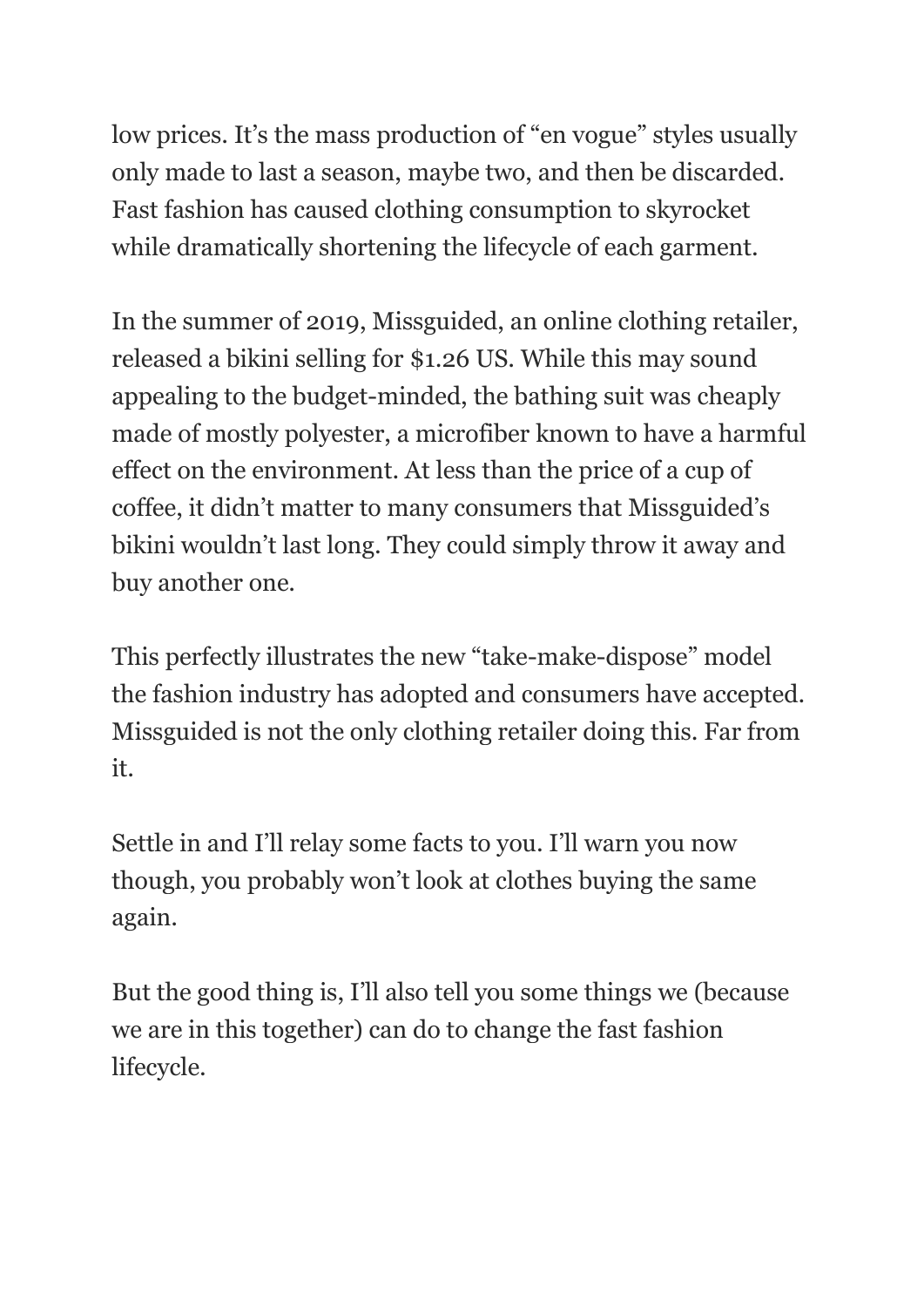# Fashion Facts

· The textile industry (the industry which designs, produces, and distributes yarn, cloth, and clothing) produces 10% of humanity's carbon emissions, generating [more greenhouse](https://www.ellenmacarthurfoundation.org/publications/a-new-textiles-economy-redesigning-fashions-future)  [gases](https://www.ellenmacarthurfoundation.org/publications/a-new-textiles-economy-redesigning-fashions-future) than commercial shipping and international flight combined.

· The fashion industry uses about [79 trillion liters of water per](https://www.researchgate.net/publication/340635670_The_environmental_price_of_fast_fashion)  [year](https://www.researchgate.net/publication/340635670_The_environmental_price_of_fast_fashion). This isn't surprising when you learn that it takes about 2,000 gallons of water to make just a single pair of jeans.

· Textile dying is the [second largest polluter of water globally.](https://www.researchgate.net/publication/265893071_Textile_dyeing_industry_an_environmental_hazard) Most "fast fashion" clothing is produced in low-income countries that don't have many health and safety standards or regulations in place. This means untreated waste water from dyes is often released into local water supplies which has a cascading effect on all living things associated to that ecosystem.

· Many textiles which make our clothing contain plastic material such as polyester, nylon, acrylic, and polyamide. Every time these clothes are washed, plastic microfibers end up in the ocean. Half a million tons of plastic microfibers are released every year, 16 times more than those vilified plastic microbeads from cosmetics.

· When consumers tire of their clothes, they usually simply throw them out. Every [year 85% of textiles go to the dump.](https://www.businessinsider.com/fast-fashion-environmental-impact-pollution-emissions-waste-water-2019-10?r=US&IR=T)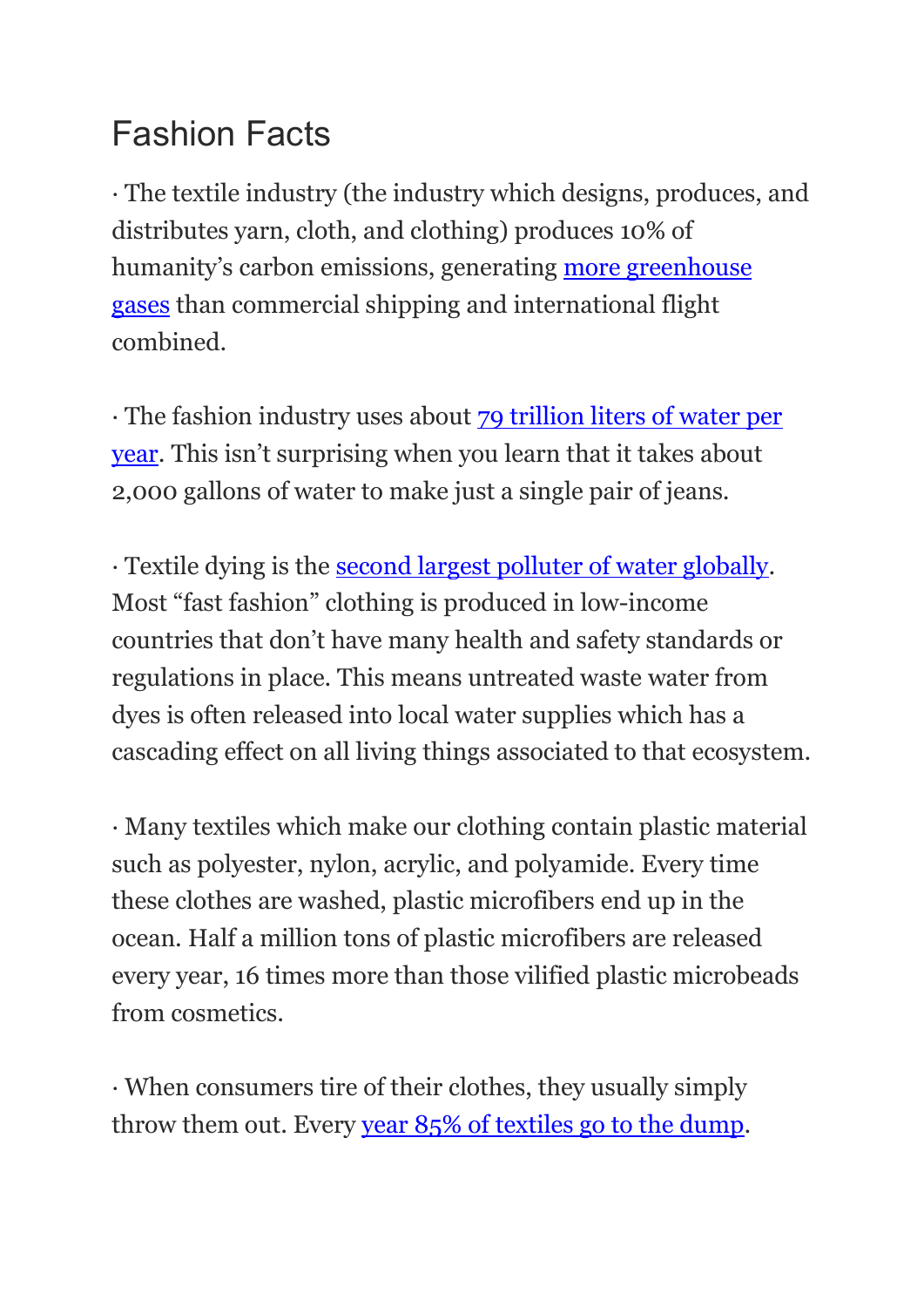Every second, the equivalent of one garbage truck full of these materials is landfilled or burned.

· The average consumer throws away 70lbs. (31.75 kg) of clothing per year. 95% of clothing waste can be reused or recycled yet a massive amount still winds up in landfills.

· Consumers are buying over 60% more garments since the year 2000, but they are keeping their clothes for only half as long.

· Where once clothing brands created only three to four new collections of clothing a year (in conjunction with the seasons), now the fashion industry is typically rolling out 52 "microseasons" per year. New trends come out every week to increase a consumer's feelings of being out of fashion and sending them running back to brick-and-mortar or on-line stores to buy the newest styles.

# What Can We Do?

It's easy to say that textile manufacturers, corporations and governments carry the weight of responsibility in bringing change to the fast fashion industry. Certainly sustainable innovations and new trade and environmental policies and regulations will be the most effective in bringing about largescale change.

But it's important to remember that we, as consumers, are a part of this fast fashion supply chain and changing our buying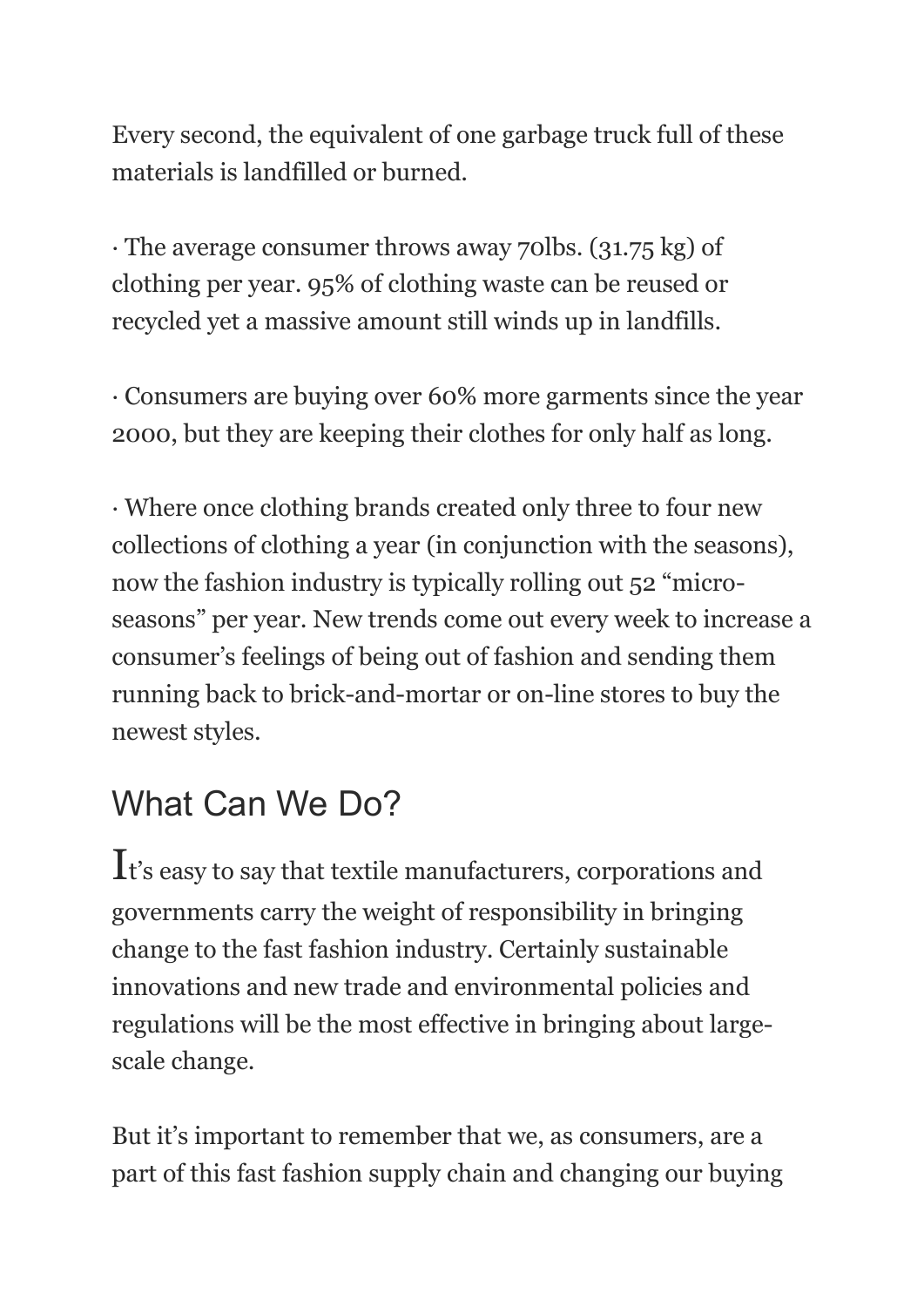habits can help to break that chain and influence change. Look at the effect consumers had when they began to speak out against the use of plastic bags at grocery stores.

We can make a difference.

## **Buy Better and Buy Less**

I know it's hard to resist the siren call of an inexpensive pair of cute boots. But you know those boots aren't going to last long. Save up a bit more money and buy a nicer pair of boots that will actually last a long time if taken care of properly. Do the same with every purchase. Or at least *think* about doing the same. I'm not saying you have to spend a lot of money on everything. But being more mindful of your shopping habits will slow you down, and that's exactly what we're going for.

#### **Buy Sustainable Fibers**

Buy sustainable fibers such as linen, hemp, organic cotton, [Tencel](https://www.tencel.com/) (made from wood pulp), [Monocel](https://www.launch.org/innovators/jonny-kristiansen/#:~:text=strong%20as%20cotton.-,Monocel%20is%20a%20yarn%20made%20from%20lyocell%20bamboo%20fiber%20and,through%20a%20method%20called%20lyocell.) (made from bamboo), and rayon. [The Sustainable Jungle](https://www.sustainablejungle.com/sustainable-fashion/sustainable-fabrics/) has a fantastic blog post to educate consumers on the best types of fibers to buy and why. You can also learn about [regenerated fibers](https://www.homesciencejournal.com/archives/2016/vol2issue3/PartA/2-2-71.pdf) and how to find clothes made from them.

At the moment, many eco-friendly brands are a bit pricey. Personally, I'm not ready to drop \$400 on an ethically fashioned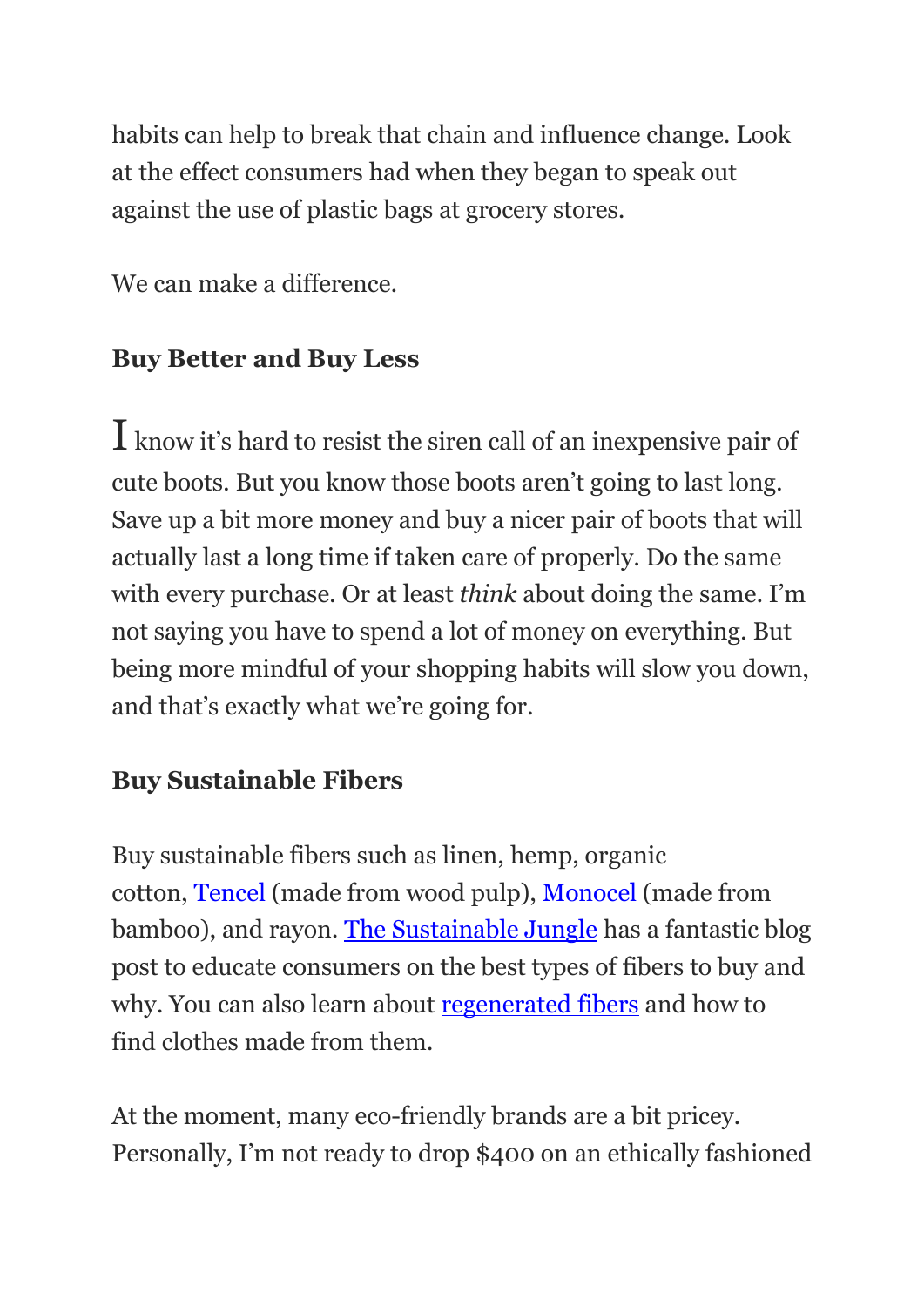dress or even \$60 on an organic cotton t-shirt. But there are affordable brands which are offering shirts made from recycled materials, and those shirts might cost just \$10 or \$15 more. That's a price difference I'm willing to pay. When organic food first started hitting the market, it was crazy expensive because there wasn't much demand for it. As more people became mindful food consumers and the demand for organic food went up, the cost went down. Organic tomatoes might cost a bit more than their non-organic counterparts, but the cost is now negligible, especially when considering the environmental and health benefits. The same thing can happen with fashion if consumers change their buying habits and show the fashion industry they are no longer willing to contribute to fast fashion.

Take a look at the [Fashion Transparency Index](https://www.fashionrevolution.org/about/transparency/) to find out how well-known brands you might already buy rank for things like transparency, sustainable practices, and governance.

#### **Repair Clothes**

Learn to sew a button back on a shirt or stitch up the growing hole on the seam of your pants. Teach your children to do the same. If you're feeling ambitious, you could even take a sewing class. Not only could you learn how to make larger repairs beyond reattaching a run-away button, you might even learn how to make a dress or a pair of pants. I know that once upon a time it was considered laugh-worthy to wear home-made clothes. But I personally think it'd be pretty cool to sport a pair of pants I made myself, as long as they looked good.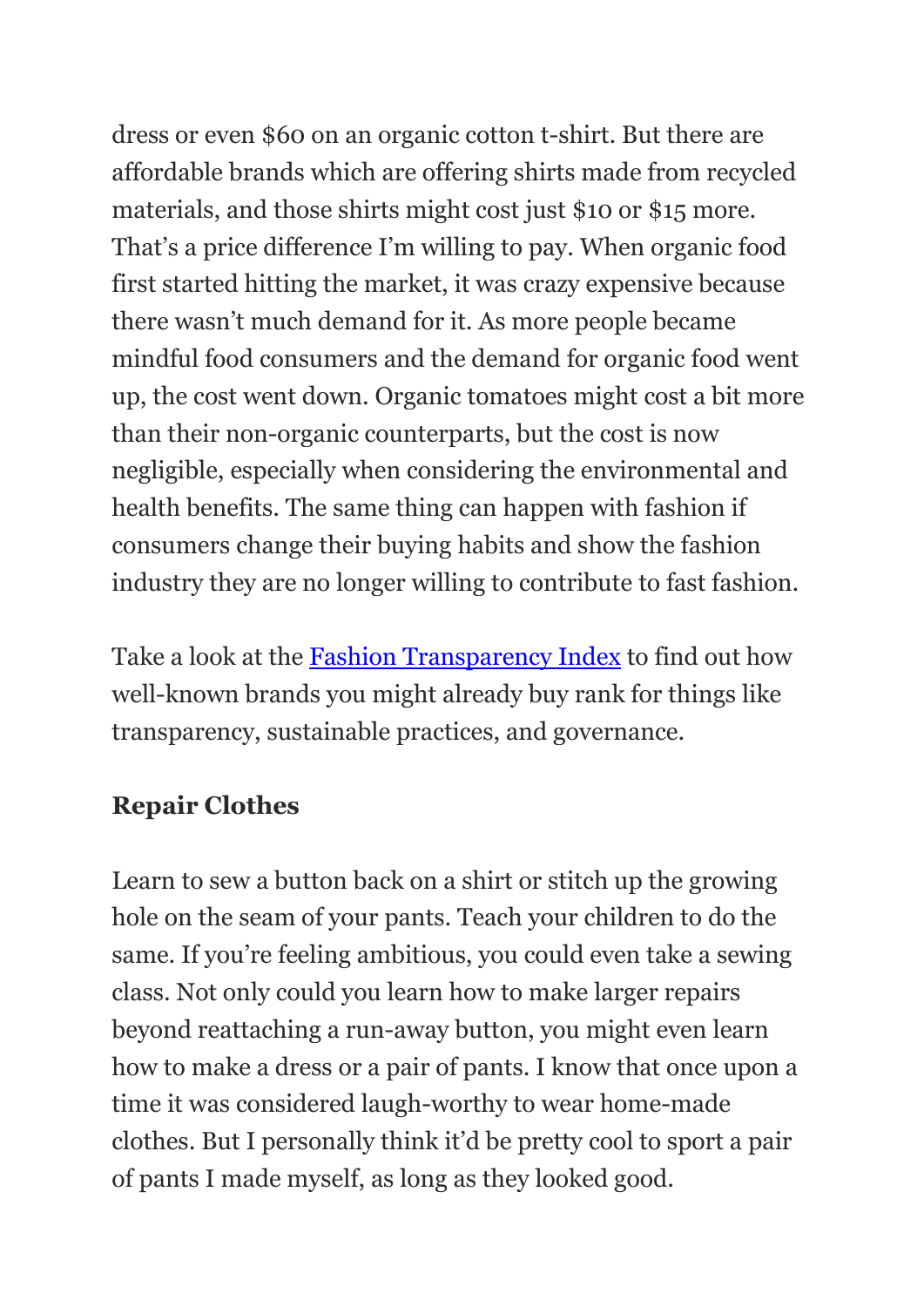## **Have a Clothing Swap**

When was the last time you did this? If you have children you could organize clothing swaps for them as well. Normalizing the swapping and sharing of used clothes at a young age will help your children to become mindful consumers as they grow older.

## **Buy Second Hand Clothes**

There are vintage shops around that have some pretty awesome pieces of clothing. Again, you might pay a bit more for it, but this means it'll just make you think more about whether or not you really need, or *absolutely* have to have, it. And as I said before, slowing down is the key to stopping fast fashion. Even just getting a little bit more mindful about what you buy helps tremendously.

If you're just looking for a few pairs of jeans, find your nearest second-hand shop.

If you remember how much water it takes to produce one pair of jeans, then simply increasing the life span of someone else's discarded jeans means you're helping to conserve the world's water supply. Every little bit counts.

#### **Start a Recycle Bag**

You don't want to donate clothes to a second-hand store that are covered in stains or full of unrepairable holes. But you also